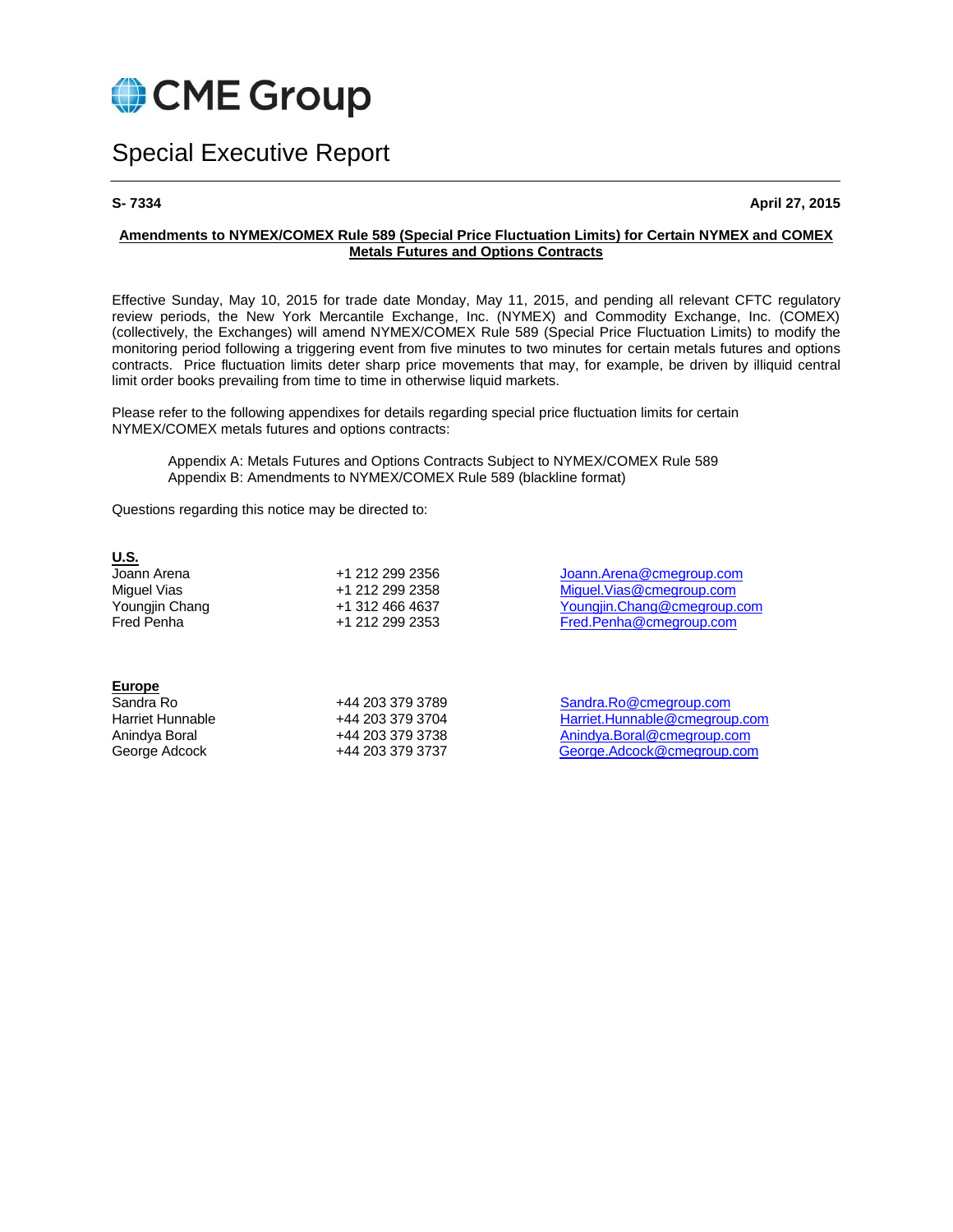# **Appendix A**

# **NYMEX/COMEX Metals Futures and Options Contracts**

# **Subject to NYMEX/COMEX Rule 589 (Special Price Fluctuation Limits)**

| <b>Metals Products</b>   | <b>NYMEX</b><br><b>Rulebook</b><br><b>Chapter</b> | <b>Commodity</b><br>Code | <b>Primary or</b><br><b>Associated</b><br><b>Contract</b> |
|--------------------------|---------------------------------------------------|--------------------------|-----------------------------------------------------------|
| <b>Platinum Futures</b>  | 105                                               | PL                       | Primary                                                   |
| Platinum Option          | 360                                               | PO.                      | PL                                                        |
| <b>Palladium Futures</b> | 106                                               | PА                       | Primary                                                   |
| Palladium Option         | 119                                               | <b>PAO</b>               | PА                                                        |

| <b>Metals Products</b>           | <b>COMEX</b><br><b>Rulebook</b><br><b>Chapter</b> | <b>Commodity</b><br>Code | <b>Primary or</b><br><b>Associated</b><br><b>Contract</b> |
|----------------------------------|---------------------------------------------------|--------------------------|-----------------------------------------------------------|
| <b>Gold Futures</b>              | 113                                               | GC                       | Primary                                                   |
| <b>Gold Option</b>               | 115                                               | OG                       | GC                                                        |
| <b>E-micro Gold Futures</b>      | 120                                               | <b>MGC</b>               | GC                                                        |
| <b>COMEX miNY Gold Futures</b>   | 911                                               | QO                       | GC                                                        |
| <b>Gold Kilo Futures</b>         | 114                                               | <b>GCK</b>               | GC                                                        |
| <b>Gold Weekly Option</b>        | 1008                                              | OG1-OG5                  | GC                                                        |
| Silver Futures                   | 112                                               | SI                       | Primary                                                   |
| <b>Silver Option</b>             | 116                                               | SO                       | SI                                                        |
| 1,000-oz. Silver Futures         | 121                                               | <b>SIL</b>               | SI                                                        |
| <b>COMEX miNY Silver Futures</b> | 912                                               | QI                       | SI                                                        |
| <b>Silver Weekly Option</b>      | 1009                                              | SO1-SO5                  | SI                                                        |
| <b>Copper Futures</b>            | 111                                               | ΗG                       | Primary                                                   |
| <b>Copper Option</b>             | 117                                               | HX                       | ΗG                                                        |
| <b>E-mini Copper Futures</b>     | 913                                               | QC                       | HG                                                        |
| <b>Copper Financial Futures</b>  | 1190                                              | <b>HGS</b>               | ΗG                                                        |
| Copper Average Price Option      | 1191                                              | <b>CAP</b>               | ΗG                                                        |
| <b>Copper Weekly Option</b>      | 1010                                              | H1E-H5E                  | HG                                                        |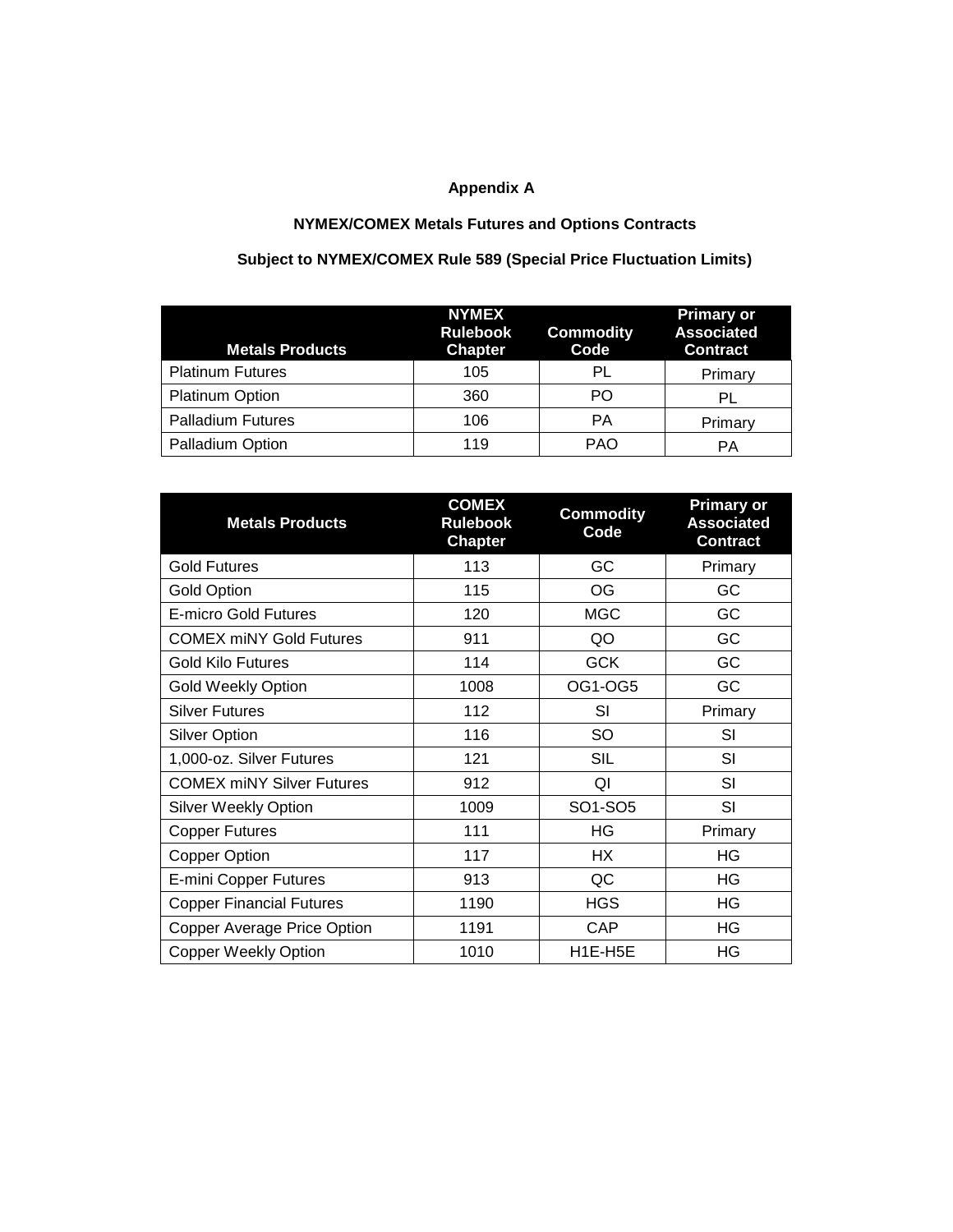#### **Appendix B**

# **NYMEX/COMEX Rulebook Amendments**

#### **(Additions are underlined; deletions are struck through.)**

# **Chapter 5 TRADING QUALIFICATIONS AND PRACTICES**

# **589. SPECIAL PRICE FLUCTUATION LIMITS**

The special price fluctuation limits applicable to those contracts with special price fluctuation limits are set forth in the Special Price Fluctuation Limits Table ("Table") in the Interpretations Section at the end of Chapter 5.

Notwithstanding any other provisions of this rule, the GCC may, in its absolute and sole discretion, take any action it determines necessary to protect market integrity. For avoidance of doubt, this authority includes, but is not limited to, modifying or eliminating price fluctuation limits at any time and/or determining whether to halt or not to halt trading. The GCC will promptly issue an alert with respect to actions taken pursuant to this provision.

- A. Initial Price Fluctuation Limits for All Contract Months. At the commencement of each trading day, there shall be initial price fluctuation limits in effect for each futures contract month of the Primary Futures Contract (as identified in the Table) above or below the previous day's settlement price for such contract month set at the first special price fluctuation limit level as provided in the Table.
- B. (i) First Triggering Event and Temporary Trading Halt. If the lead contract month (as identified by the Exchange) of the Primary Futures Contract is bid or offered via Globex at the upper or lower price fluctuation limit at the first special price fluctuation limit level, as applicable, it will be considered a Triggering Event that will begin a  $f$ <sub>i</sub> we two (52) minute monitoring period in the lead contract month. If at the end of the  $f$ ive two  $(52)$  minute monitoring period, the lead contract month of the Primary Futures Contract is not bid or offered at the applicable special price fluctuation limit, the special price fluctuation limits shall be expanded an additional increment above and below the previous day's settlement price for all contract months of the Primary Futures Contract as provided in the Table. If, however, at the end of the  $f$ ive-two (52) minute monitoring period, the lead contract month of the Primary Futures Contract is bid or offered at the applicable special price fluctuation limit, a two (2) minute Temporary Trading Halt will commence in all contract months of the Primary Futures Contract as well as in all contract months of Associated Products of the Primary Futures Contract as provided in the Table. In addition, trading in any Associated Product that is an option related to the Primary Futures Contract or in an option contract related to any other Associated Product of the Primary Futures Contract of this rule that may be available for trading on Globex or on the trading floor shall be subject to a coordinated Temporary Trading Halt.

(ii) Expansion of Limits Following Temporary Trading Halt. Following the end of a Temporary Trading Halt, the affected markets shall re-open simultaneously in all contract months of the Primary Futures Contract as well as in all contract months of Associated Products of the Primary Futures Contract of this rule. When trading resumes, the price fluctuation limits of the Primary Futures Contract shall be expanded an additional increment above and below the previous day's settlement price for all contract months of the Primary Futures Contract as provided in the Table.

(iii) Each instance in which a Triggering Event occurs, a  $f^2$  = two (52) minute monitoring period will commence as provided in Sections  $589.B(i)<sup>2</sup>, (a)$  and  $589.2.(b)$ . In each instance, the price fluctuation limits for each contract month of the Primary Futures Contract shall be expanded by an additional increment as provided in the Table above